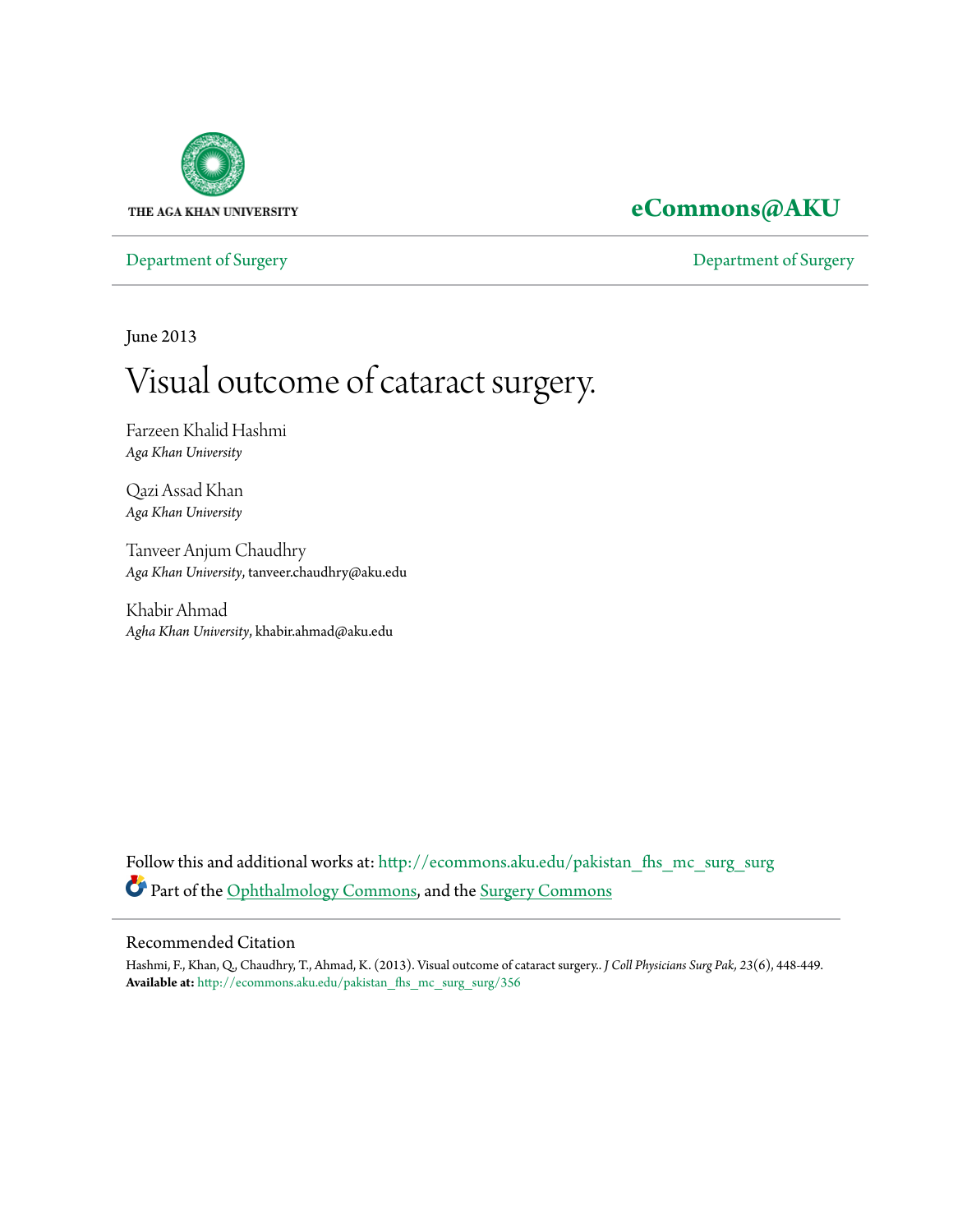## SHORT COMMUNICATION

# **Visual Outcome of Cataract Surgery**

Farzeen Khalid Hashmi, Qazi Assad Khan, Tanveer Anjum Chaudhry and Khabir Ahmad

### **ABSTRACT**

The aim of this study was to assess whether the visual outcome of cataract surgery in the institution was in accordance with the World Health Organization recommendations. In this retrospective case series, all patients who underwent cataract surgery by a single surgeon from January 2009 till June 2011 were included. Date were collected from medical records on age, gender, visual acuity and causes of sub-optimal outcome. The main outcome was best-corrected visual acuity in the operated eye, measured 4 – 6 weeks after surgery. Data on visual outcome was grouped using WHO's classification. Of the 495 eyes that underwent cataract surgery, 58% were female. Overall, 93.3% of the operated eyes had good visual outcome, while 4.4% and 2.2% had borderline and poor outcomes, respectively. Pre-existing diseases accounted for 93.9% of the borderline/poor outcome. The study showed good visual outcome of cataract surgeries performed using phacoemulsification with intraocular lens (IOL) insertion.

**Key words:** Phacoemulsification. Cataract surgery. Visual outcome.

Cataract surgery has been one of the most commonly performed surgical procedures worldwide. Over the last two decades, the number of surgeries performed annually has increased three folds, from 5 million in 1988 to around 15 million in 2008.1 Although high volumes of surgeries are being performed, there are concerns about the quality of outcomes.2

WHO recommends that after surgery at least 80% of the operated eyes should have a presenting visual acuity of 6/6 – 6/18 which is referred to as good visual outcome. After best correction, at least 90% of the eyes should achieve this level of vision.3 Only a few centres in developing countries including Pakistan have reported their experience. Malik and colleagues reviewed the visual outcome of cataract surgery at the Layton Rahmatullah Benevolent Trust (LRBT) Eye Hospital, Lahore, a charity health centre with a high surgical volumes.4 Good visual outcome after correction was seen in 69.9% eyes. The authors audited the results of cataract surgery at the Aga Khan University Hospital in Karachi to determine the extent to which WHO standards are being met.

This retrospective case series included all cataract surgeries performed by a single surgeon (TAC) during January 2009 to June 2011 at the Aga Khan University Hospital, Karachi, Pakistan. Traumatic cataract surgeries were excluded. The main outcome measure was best-corrected visual acuity (BCVA) in the operated eye, measured 4 – 6 weeks after surgery, using

*Department of Ophthalmology Surgery, The Aga Khan University Hospital, Karachi.*

*Correspondence: Dr. Tanveer Anjum Chaudhry, 134/II, P-Street, DHA, Phase VII, Karachi. E-mail: tanveer.chaudhry@aku.edu*

*Received: August 28, 2012; Accepted: March 01, 2013.*

Snellen's chart. Data were collected from medical records by two trained research medical officers, using a structured proforma. Data were collected on age at surgery, gender, BCVA before and 4 – 6 weeks after surgery, and causes of borderline/poor outcome  $(VA < 6/18)$ , as reported by the physician. Ethical approval was obtained from the Ethics Review Committee of the Aga Khan University, Karachi. IBM SPSS Statistics (version 19, SPSS Inc, an IBM company, Armonk, NY) was used to analyze the data. The visual outcomes (best-corrected) were categorized according to the WHO classification: good  $6/6 - 6/18$ , borderline  $< 6/18 - 6/60$  and poor  $< 6/60$ .<sup>3</sup> Frequencies and proportions were calculated to display the data.

A total of 542 cataract surgeries were performed during the review period. Complete follow-up data were available for 495 (91.3%) surgeries, and hence included in the analysis. The mean  $(\pm S_D)$  age at surgery was  $60.8 \pm 10.0$  years (ranging from 25 to 88 years). Out of the 495 operated eyes, 58% were among women. Phacoemulsification with intraocular lens (IOL) implantation accounted for 99.4% of the surgeries while the remaining (0.6%) were Extra-capsular Cataract Extraction (ECCE) with IOL. Injectable IOLs were implanted in 95% of the eyes, while foldable IOLs were implanted in the remaining ones.

Pre-operative (BCVA) in 57.9%, 25.3%, and 16.8% of the eyes was  $6/6 - 6/18$ , <  $6/18 - 6/60$  and <  $6/60$ , respectively. Overall, 93.3% (462/495) of the operated eyes had good visual outcome while borderline and poor outcomes were observed in 4.4% and 2.2% of the eyes, respectively (Table I).

Pre-existing ocular conditions–diabetic retinopathy followed by glaucoma, age related macular degeneration, amblyopia, myopic degeneration, and retinal degenerative disorders–accounted for most (93.9%) of